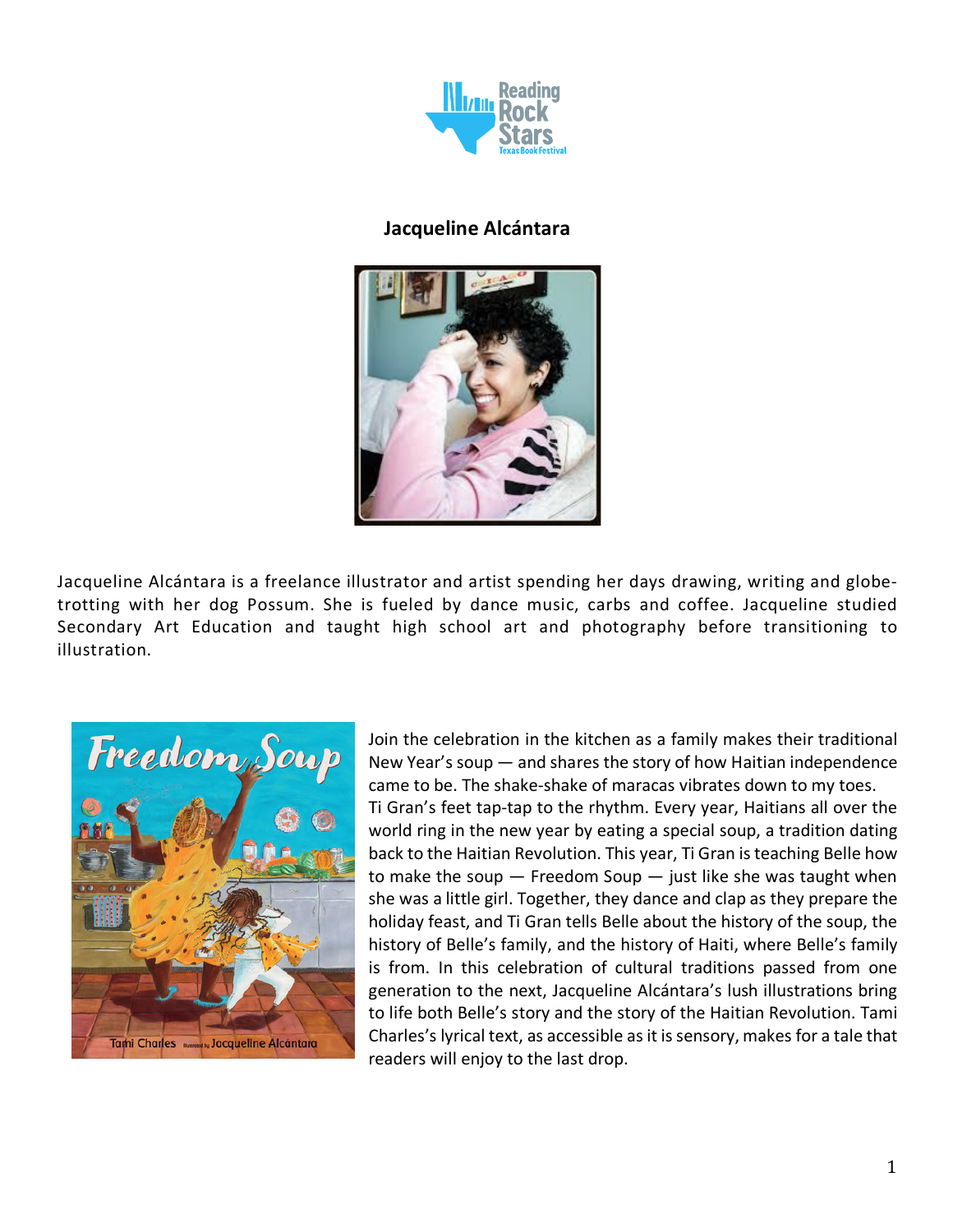### **RRS connection to TEKS (2nd-3rd grade): Please refer to TEKS for English Language Arts and Reading:**

- *Comprehension skills*
- *Response skills*
- *Author's purpose and craft*
- *Composition I: listening, speaking, reading, writing, and thinking using multiple texts--writing process.*
- *Composition II: listening, speaking, reading, writing, and thinking using multiple texts--genres.*
- *Inquiry and research*

#### **Vocabulary:**

- New Year's Day
- Freedom Soup
- Ingredients
- Freedom
- Haiti, Port-au-Prince
- Rhythm
- Pilon
- Slaves, sugar cane, and coffee fields
- Pride
- Revolution
- Author's note

### **Pre-reading engagement:**

- What does an author do? Think about the title of the book? What does it tell us about the book?
- What do you think the book will be about?
- What does an illustrator do? What did you learn about Jacqueline Alcántara?
- Look at the artwork. What do you see? How does the artwork make you feel?
- Go to Jacqueline's website and learn a bit more about her work.
- Ask your librarian to help you find more information about Black history. What would you like to learn more about?

## **While/post reading engagement:**

- Do you like to cook? Share your favorite recipe with your friends.
- Does your family love to cook? Do you cook together?
- Find information about a pilon- what dishes can we make with it?
- Find information about Haiti- Locate Haiti on a map.
- With your teacher's help: Learn about slavery and Haiti.
- Talk to your family about dishes that your grandparents used to cook. Make a drawing of these dishes.
- With your teacher's help, find out what happened in Haiti after slavery ended.
- Did you enjoy reading this book? Would you recommend this book to your friends?
- Write a book review with your opinion. You can also share your review of this book aloud.
- Don't forget to think about questions you would like to ask Jacqueline Alcántara.
- Make a welcome banner for Jacqueline!